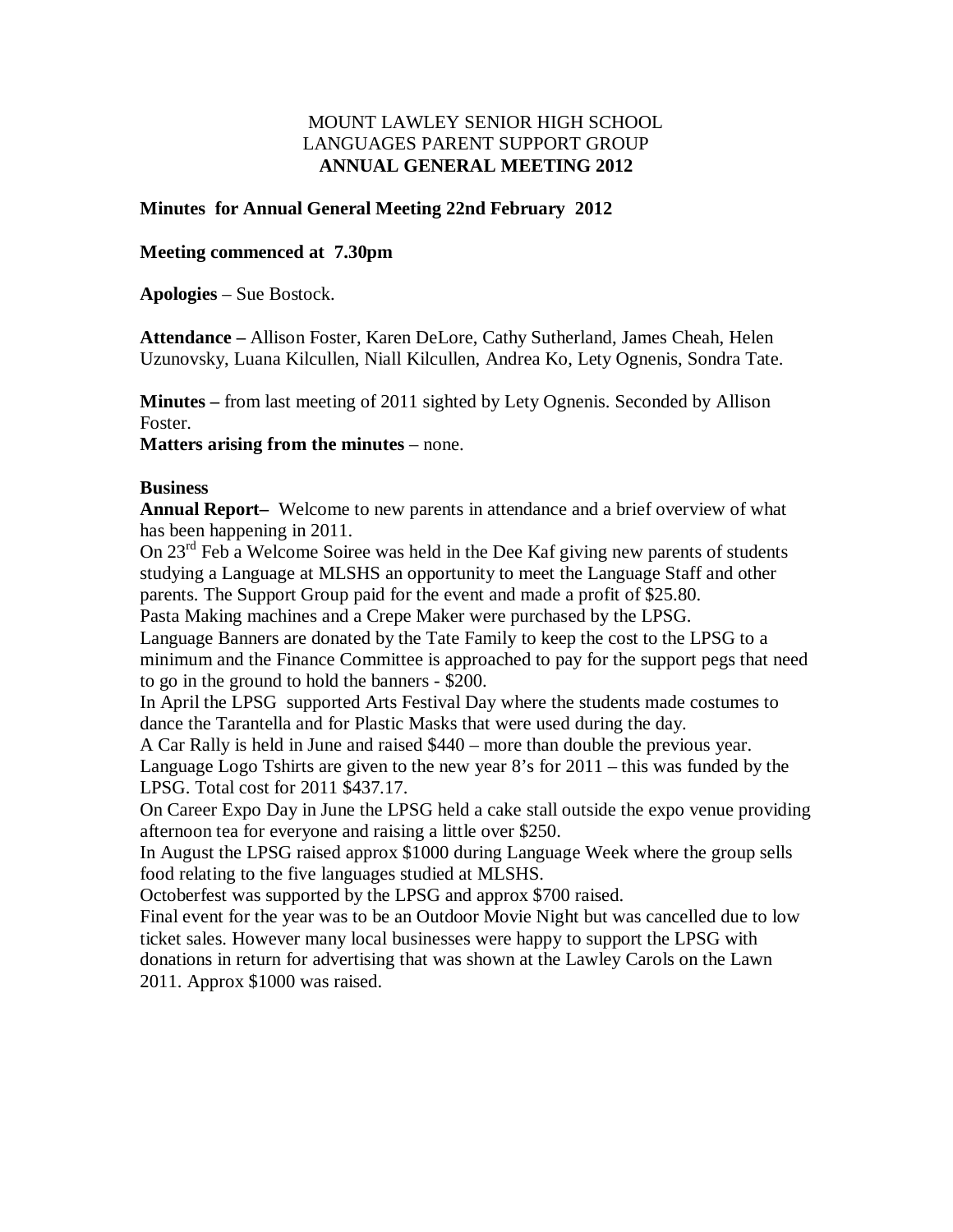#### **Nominations for new office bearers.**

Position of Secretary declared open . Karen DeLore put herself forward for the position of Secretary. Unanimously agreed by all present at the meeting.

Andrea Ko is currently the Treasurer and happy to continue for 2012. Unanimously agreed by all present at the meeting.

Teacher Representative position declared open. James Cheah puts himself forward for this role for 2012. Unanimously agreed by all at meeting.

P&C Representative position declared open. Sondra Tate puts herself forward for this position. Unanimously agreed by all.

John Pryor is currently Communications Coordinator. He needs to be approached as to whether he is happy to continue for  $2012...$ ??

Sondra nominates Liall Kilcullen to be the new Convenor. He accepts and this is unanimously agreed by all.

Additional Committee members put forward by themselves are Allison Foster, Cathy Sutherland, Lety Ognenis, Luana Kilcullen, Helen Uzunovsky,

\$1each p&c membership for all committee members will be paid at the next P&C meeting dated  $27<sup>th</sup>$  Feb 2012. Sondra to take money and Membership paperwork to the next P&C meeting.

**Treasurers Report** - There is currently \$4857 in the bank but this amount needs to be reconciled with David Rose Treasurer of the P&C as other amounts such as interest received have not been added.

#### **Close of AGM – 8.10pm**

**Date of next AGM meeting – To be advised.**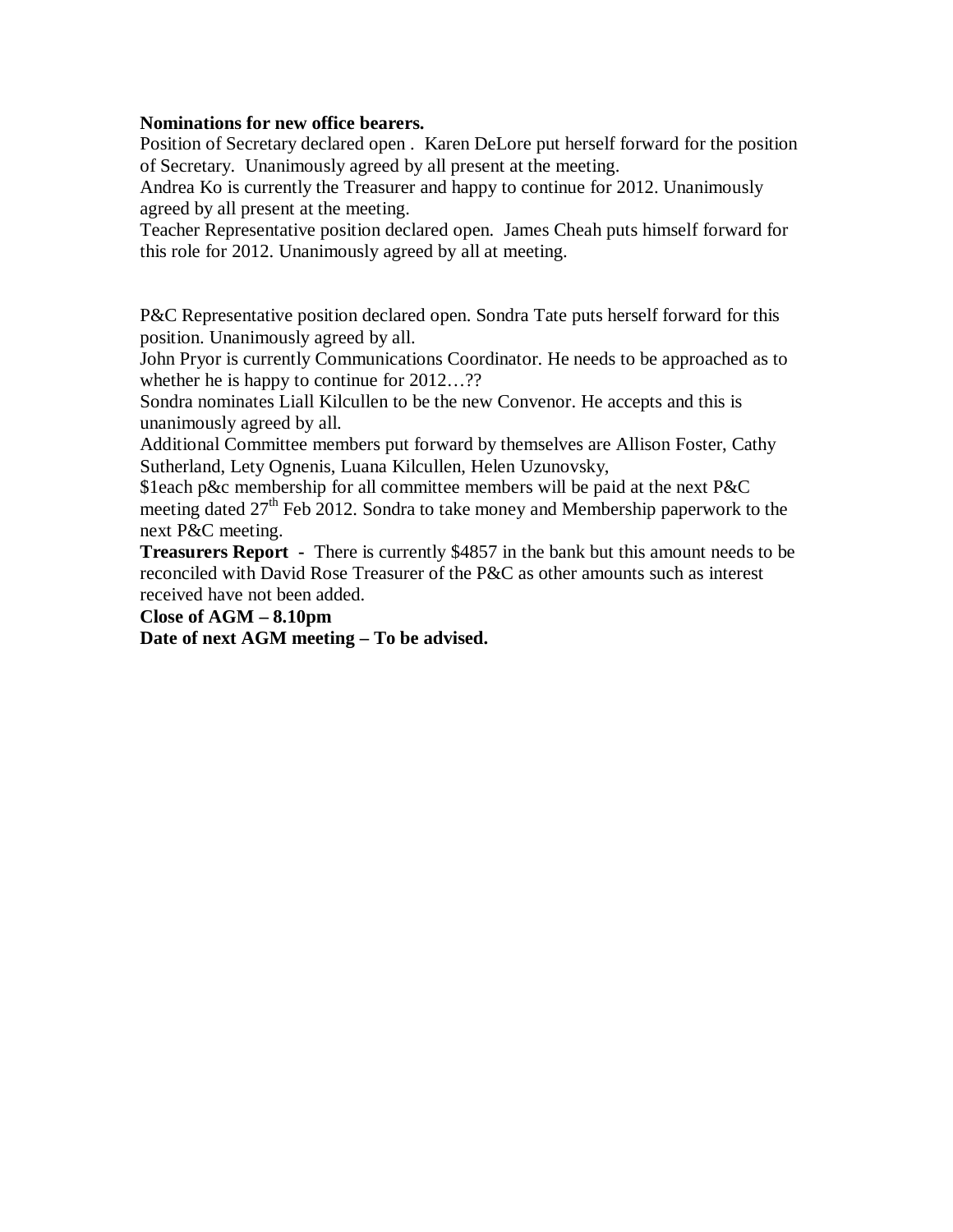# **Mount Lawley Senior High School Languages Parent Support Group 2012**

Minutes for General Meeting 22<sup>nd</sup> February 2012

**Meeting**: Commenced at 8.15pm

**Apologies**: Sue Bostock

## **Welcome and Introductions**:

A quick round table of introduction of individuals was taken, and Sondra took the opportunity to introduce everyone attending as to the purpose of the group and the structure in relation to the P&C and School.

**Attendance**: Allison Foster, Karen De Lore, Cathy Sutherland, James Cheah, Helen Uzunovsky, Luana Kilcullen, Niall Kilcullen, Andrea Ko, Lety Ognenis, Sondra Tate.

**Minutes**: Previous Minutes of Meeting unavailable.

## **Matters arising from the Minutes**:

Discussion around the payment of the GATE language pens – Sondra to further discuss with the school and report back on process to be followed for resolution.

## **New Business**:

• Languages Soiree  $6^{th}$  March 7.00-9.00pm The Languages Soiree will be held in conjunction with the Music Soiree in the Tricycle Theatre. This allows the use of a single alcohol licence.

Sondra will organize advertising through John Pryor.

The Languages group will work with the Music Group to organize drinks and food – Sondra to liaise with music and advise.

James Cheah will encourage Languages Teachers to attend.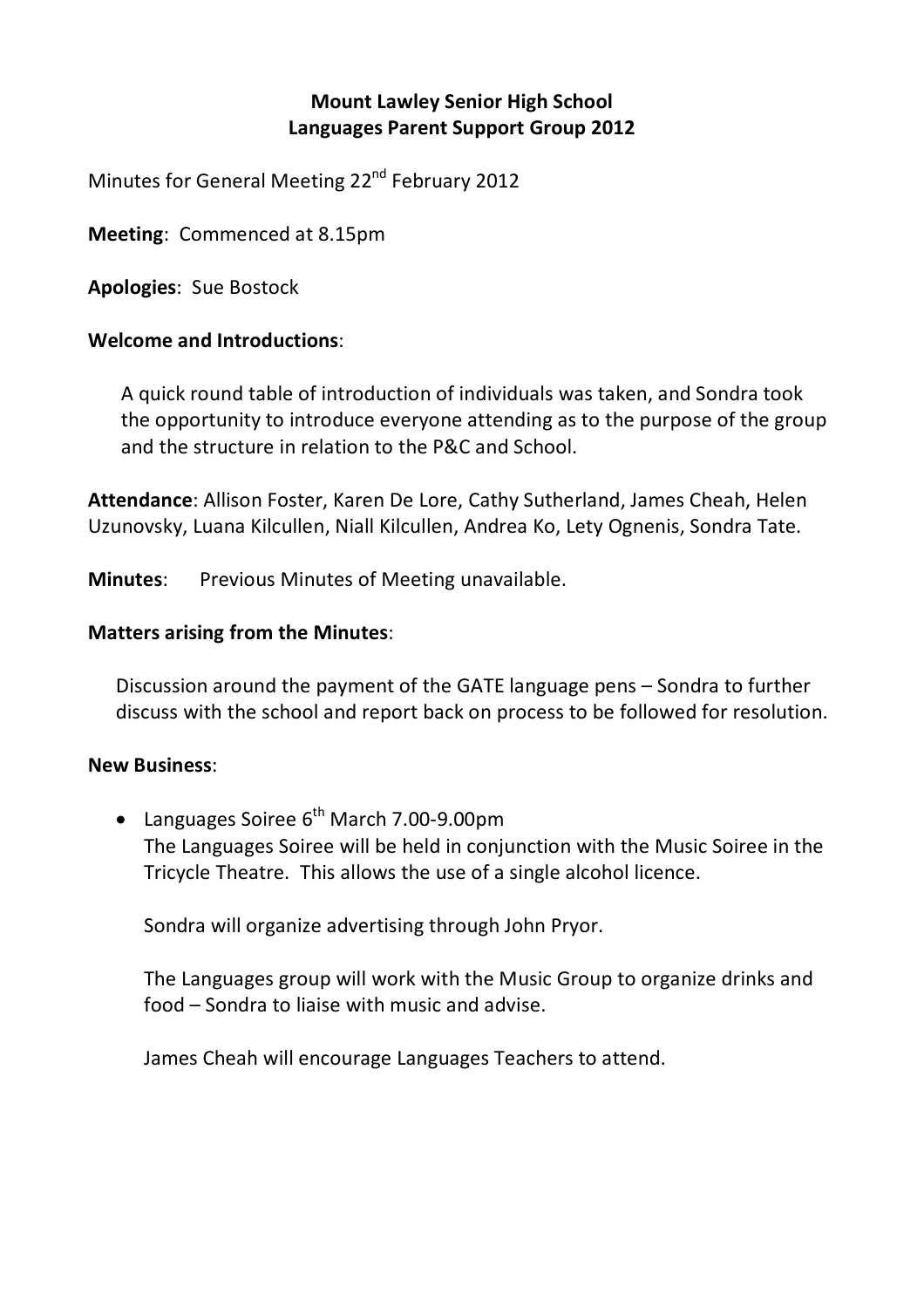• Gate Day –  $16^{th}$  March in staff room from 1.55pm – 2.55pm

A discussion was held around process for this year's GATE day for Yr's 8,9,10. It will be held in the staff room with Milton Butcher and a Guest Speaker in attendance. James Cheah has requested funding or parent provided food to support this day.

**Action**: Karen De Lore offered to further liaise with James and the support group to organize the requirements.

• Language Department Stationery Shortages – James advised that the Language Department has been short of stationery items due to unforeseen circumstances. A decision was made that best action was for support group and any other parents could make a small donation of white board markers to the department.

**Action**: Parents to donate, as they feel appropriate

• Languages one off expenditure – each year the Support Group provides a nominal funding to each language for a small allocation for food or activity materials for use in class. It was resolved that this allocation for 2012 is \$100.00 per language and this will be provided on receipt by the treasurer of receipts of expenditure. The Support Group cannot provide money up front.

**Action**: James to advise language teachers

• Gate T‐Shirts ‐ Discussion was held on the further printing of Gate T‐shirts. It was determined that the students have little opportunity to wear the t‐shirts at school. Based on this shirts will not be printed in 2012 unless further advised.

**Action**: Karen will further discuss with Mike Camilleri.

• Gate Badges ‐ Discussion was held on the allocation of badges and that they had not been allocated to 2011 Year 8's. The group believes that these badges are important for the students and even if not worn at school they provide a significant badge to be worn on important school occasions.

**Action**: James will follow up to see if badges are available at school for current Yr 8 and Yr 9 students.